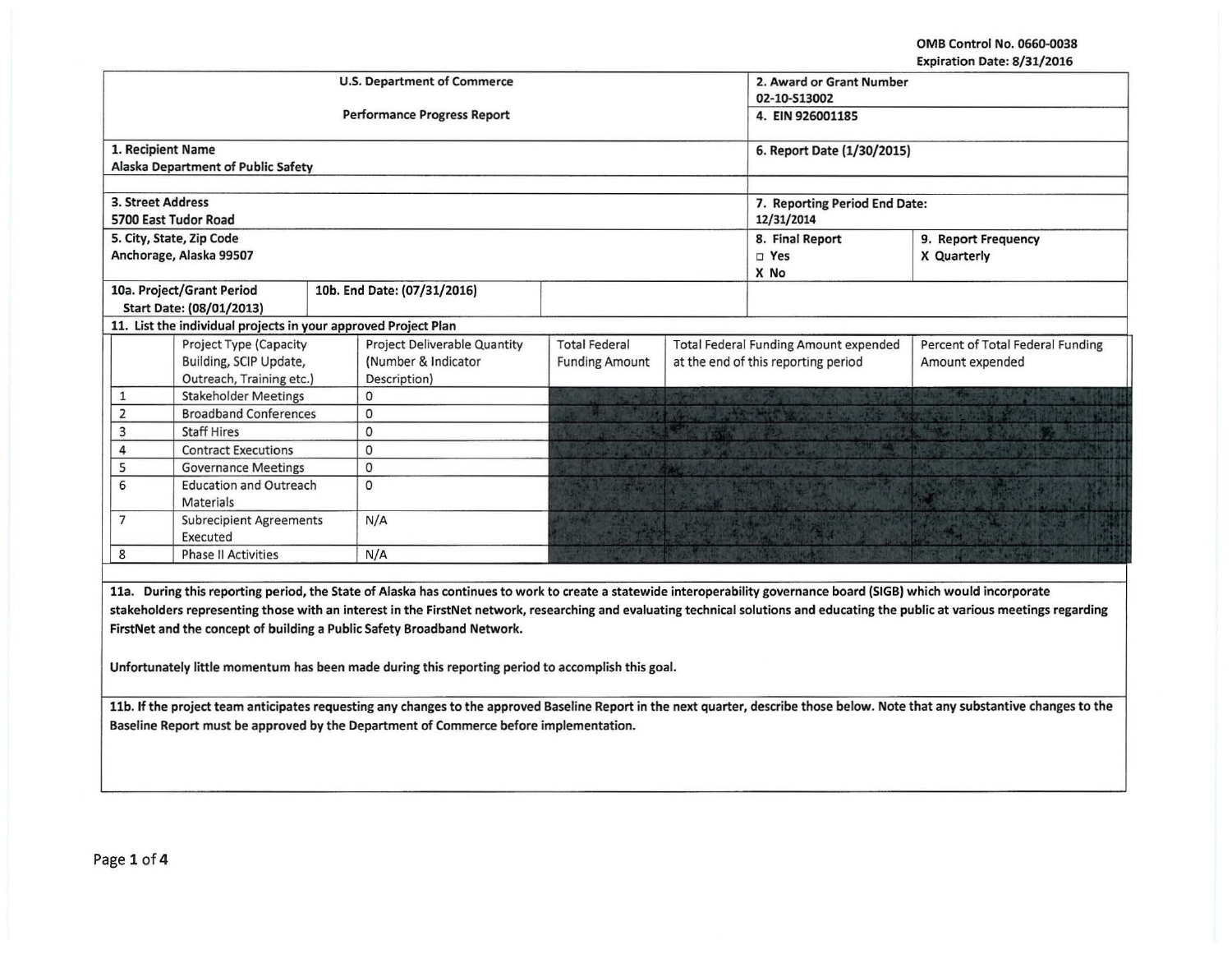llc. Provide any other information that would be useful to NTIA as it assesses this project's progress.

lld. Describe any success stories or best practices you have identified. Please be as specific as possible.

12. Personnel

12a. If the project is not fully staffed, describe how any lack of staffing may impact the project's time line and when the project will be fully staffed.

No impact to the project timeline is anticipated at this time due to the absence. We anticipate a replacement in the near future.

12b. Staffing Table

| <b>Job Title</b>                                                                                                         | FTE <sub>%</sub>                                                                                                                                                                                         | Project(s) Assigned                                                                                                                                                                                                                                                                                                                                                                                                                                                                                                                                                                                                                     | Change                                                          |  |
|--------------------------------------------------------------------------------------------------------------------------|----------------------------------------------------------------------------------------------------------------------------------------------------------------------------------------------------------|-----------------------------------------------------------------------------------------------------------------------------------------------------------------------------------------------------------------------------------------------------------------------------------------------------------------------------------------------------------------------------------------------------------------------------------------------------------------------------------------------------------------------------------------------------------------------------------------------------------------------------------------|-----------------------------------------------------------------|--|
| Deputy Director, Department of Public Safety, Alaska<br>State Troopers - State Designated Point of Contact               | 8                                                                                                                                                                                                        | Alaska State Point of Contact / Grant Program Manager (Non-Federal in-kind match):<br>The Grant Program Manager will provide oversight for the SLIGP grant, ensuring that<br>all activities are completed on time and within budget. The Grant Program Manager<br>will be the primary point of contact for consultation with FirstNet, and will work to<br>create the State's governance structure through a series of meetings, conferences and<br>facilitation by professional consultants to establish governance structure for the<br>Statewide Interoperable Governing Body (SIGB), and assist in Project Management<br>activities | No Change                                                       |  |
| Telecommunications Special Projects Administrator,<br>Department of Administration, Division of Enterprise<br>Technology | 0                                                                                                                                                                                                        | Telecom Special Projects Administrator (TSPA), Department of Administration,<br>Enterprise Technology Services (Non-Federal in-kind match): The TSPA will be the<br>technical lead for all aspects of SLIGP grant activities                                                                                                                                                                                                                                                                                                                                                                                                            | Individual left position<br>- no replacement as of<br>this time |  |
| Statewide 9-1-1 Coordinator                                                                                              | The Statewide 911 Coordinator will work with the Program Manager and to execute<br>25<br>the project plan, assist in outreach and training, and assist with the creation of the<br>Governance Structure. |                                                                                                                                                                                                                                                                                                                                                                                                                                                                                                                                                                                                                                         |                                                                 |  |
|                                                                                                                          |                                                                                                                                                                                                          | Add Row<br>Remove Row                                                                                                                                                                                                                                                                                                                                                                                                                                                                                                                                                                                                                   |                                                                 |  |
| 13. Subcontracts (Vendors and/or Subrecipients)                                                                          |                                                                                                                                                                                                          |                                                                                                                                                                                                                                                                                                                                                                                                                                                                                                                                                                                                                                         |                                                                 |  |
| <b>September 1</b><br>$\sim$ $\sim$ $\sim$ $\sim$<br>$\sim$ $\sim$                                                       |                                                                                                                                                                                                          | 13a. Subcontracts Table - Include all subcontractors. The totals from this table must equal the "Subcontracts Total" in Question 14f.<br>$     -$<br>$-1$ $-1$ $-1$<br>$-1$<br>$\sim$                                                                                                                                                                                                                                                                                                                                                                                                                                                   |                                                                 |  |

| Name       | Subcontract Purpose                                | Type             | RFP/RFQ         | Contract          | Start | End            | <b>Total Federal</b>   | <b>Total Matching</b>  | Project and % Assigned |
|------------|----------------------------------------------------|------------------|-----------------|-------------------|-------|----------------|------------------------|------------------------|------------------------|
|            |                                                    | (Vendor/Subrec.) | Issued<br>(Y/N) | Executed<br>(Y/N) | Date  | Date           | <b>Funds Allocated</b> | <b>Funds Allocated</b> |                        |
| <b>TBD</b> | <b>Project Management:</b><br>Track and manage all | Vendor           |                 |                   | N/A   | 07/31/<br>2016 | \$459,000              | \$0                    |                        |

Page 2 of 4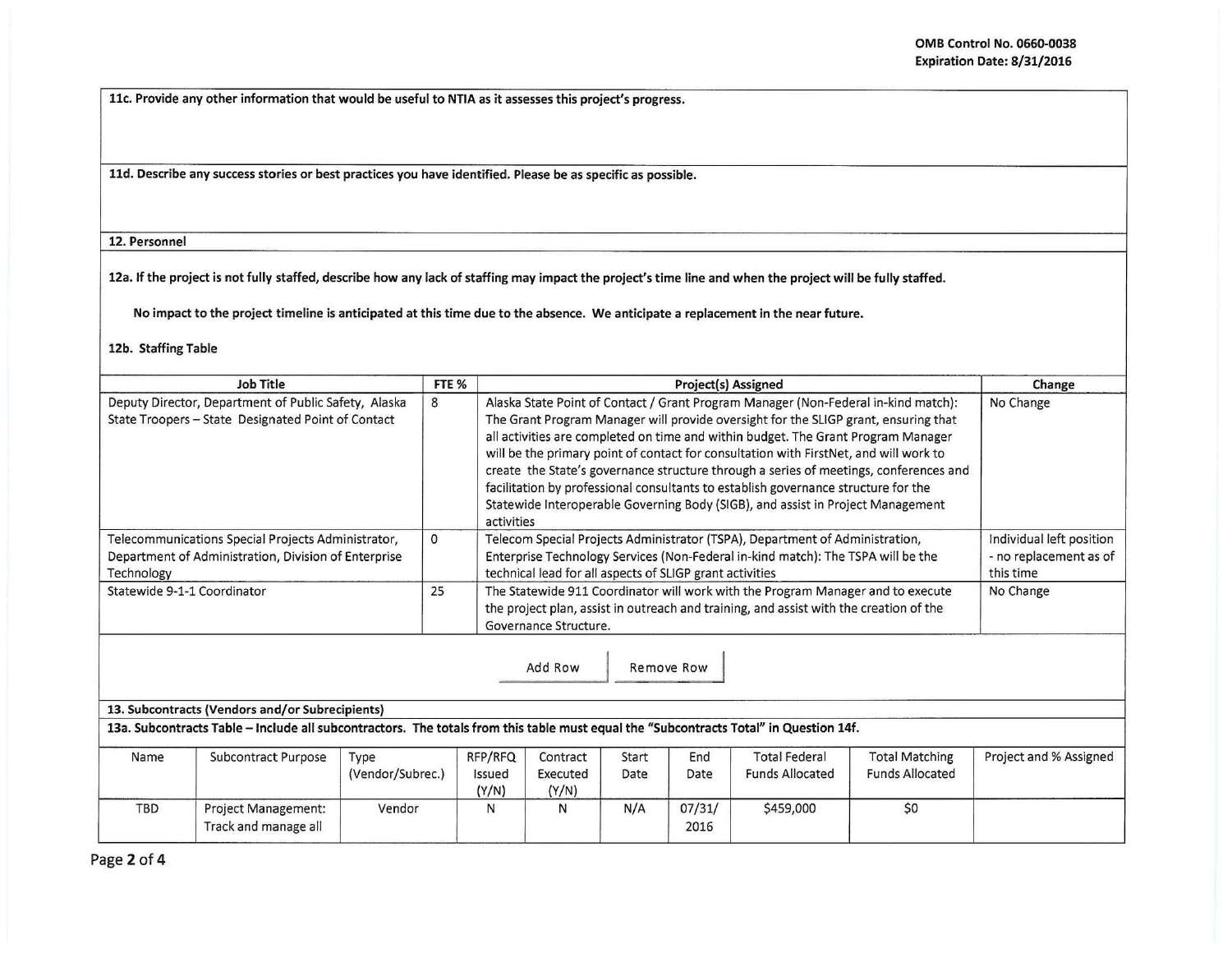|                              | aspects of the project                                                                                                                                           |                                                                                                                                                                                                 |                                       |              |                            |            |                                      |                                                |     |                          |
|------------------------------|------------------------------------------------------------------------------------------------------------------------------------------------------------------|-------------------------------------------------------------------------------------------------------------------------------------------------------------------------------------------------|---------------------------------------|--------------|----------------------------|------------|--------------------------------------|------------------------------------------------|-----|--------------------------|
| <b>TBD</b>                   | Website Development<br>& Maintenance:<br>Create and maintain a<br>website for the<br>purpose of public<br>awareness and<br>education on the<br><b>PSBN</b>       |                                                                                                                                                                                                 | Vendor                                | $\mathsf{N}$ | ${\sf N}$                  | N/A        | 07/31/<br>2016                       | \$402,300                                      | \$0 |                          |
| <b>TBD</b>                   | (Phase II) Data<br>Collection: Gather<br>information about<br>existing infrastructure,<br>potential users, and<br>other information as<br>requested by FirstNet. |                                                                                                                                                                                                 | Vendor                                | ${\sf N}$    | $\mathsf{N}\,$             | N/A        | 07/31/<br>2016                       | 1,002,935                                      | \$0 |                          |
|                              |                                                                                                                                                                  |                                                                                                                                                                                                 |                                       |              | Add Row                    | Remove Row |                                      |                                                |     |                          |
|                              |                                                                                                                                                                  | 13b. Describe any challenges encountered with vendors and/or subrecipients.                                                                                                                     |                                       |              |                            |            |                                      |                                                |     |                          |
| <b>NONE</b>                  |                                                                                                                                                                  |                                                                                                                                                                                                 |                                       |              |                            |            |                                      |                                                |     |                          |
| 14. Budget Worksheet         |                                                                                                                                                                  |                                                                                                                                                                                                 |                                       |              |                            |            |                                      |                                                |     |                          |
|                              |                                                                                                                                                                  | Columns 2, 3 and 4 must match your current project budget for the entire award, which is the SF-424A on file.<br>Only list matching funds that the Department of Commerce has already approved. |                                       |              |                            |            |                                      |                                                |     |                          |
| Project Budget Element (1)   |                                                                                                                                                                  | <b>Federal Funds</b><br>Awarded (2)                                                                                                                                                             | <b>Approved Matching</b><br>Funds (3) |              | <b>Total Budget</b><br>(4) |            | <b>Federal Funds</b><br>Expended (5) | <b>Approved Matching Funds</b><br>Expended (6) |     | Total Funds Expended (7) |
| a. Personnel Salaries        |                                                                                                                                                                  | \$0                                                                                                                                                                                             | \$152,404                             |              | \$152,404                  |            | \$0                                  | \$52,366                                       |     | \$52,366                 |
| b. Personnel Fringe Benefits |                                                                                                                                                                  | \$0                                                                                                                                                                                             | \$86,375                              |              | \$86,375                   |            | \$0                                  | \$26,879                                       |     | \$26,879                 |
| c. Travel                    |                                                                                                                                                                  | \$122,859                                                                                                                                                                                       | \$44,111                              |              | \$166,970                  |            | \$7,688                              | \$6,555                                        |     | \$14,242                 |
| d. Equipment                 |                                                                                                                                                                  | \$0                                                                                                                                                                                             | \$0                                   |              | \$0                        |            | \$0                                  | \$0                                            |     | \$0                      |
| e. Materials/Supplies        |                                                                                                                                                                  | \$13,441                                                                                                                                                                                        | \$0                                   |              | \$13,441                   |            | \$0                                  | \$0                                            |     | \$0                      |
| f. Subcontracts Total        |                                                                                                                                                                  | \$1,864,235                                                                                                                                                                                     | \$0                                   |              | \$1,864,235                |            | \$0                                  | \$0                                            |     | \$0                      |
| g. Other                     |                                                                                                                                                                  | \$5,334                                                                                                                                                                                         | \$2,510                               |              | \$7,844                    |            | \$0                                  | \$0                                            |     | \$0                      |
| <b>Indirect Costs</b>        |                                                                                                                                                                  | \$0                                                                                                                                                                                             | \$216,067                             |              | \$216,067                  |            | \$0                                  | \$6,519                                        |     | \$6,519                  |
| h. Total Costs               |                                                                                                                                                                  | \$2,005,869                                                                                                                                                                                     | \$501,467                             |              | \$2,507,336                |            | \$7,688                              | \$92,319                                       |     | \$100,007                |
| i. % of Total                |                                                                                                                                                                  | 80%                                                                                                                                                                                             | 20%                                   |              | 100%                       |            | 8%                                   | 92%                                            |     | 100%                     |